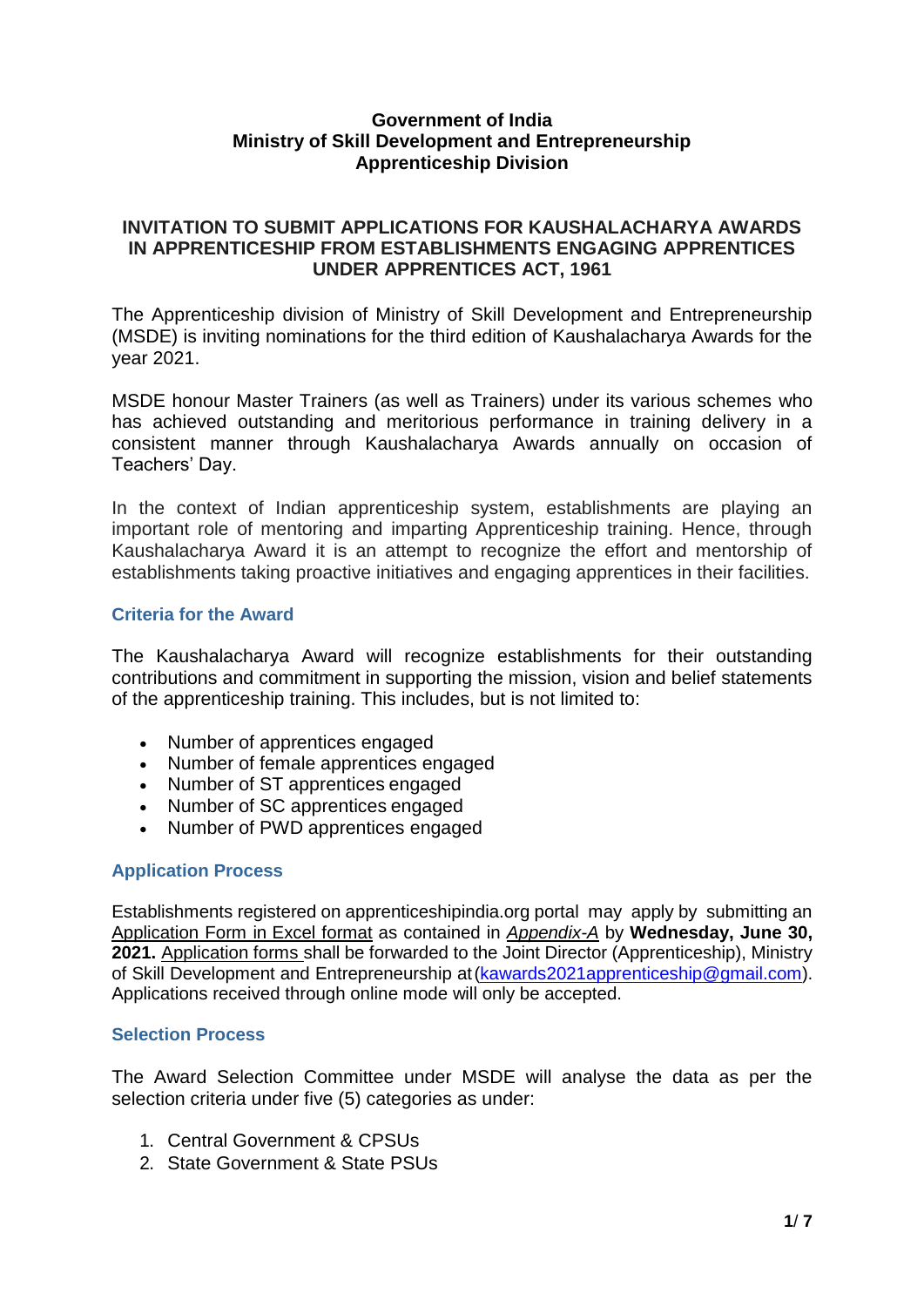- 3. Private Establishments
- 4. Micro, Small and Medium Enterprises (MSMEs)
- 5. Establishments having manpower strength between 4-29 employees

The selection criteria is available in the *Appendix-B*.

### **Contact Information**

Please feel free to contact Mr. Hitesh Kumar, Deputy Director (Apprenticeship) and Ms. Nidhi Gautam, Senior Consultant at (Email-kawards2021apprenticeship@gmail.com), with questions you may have in regards to this award.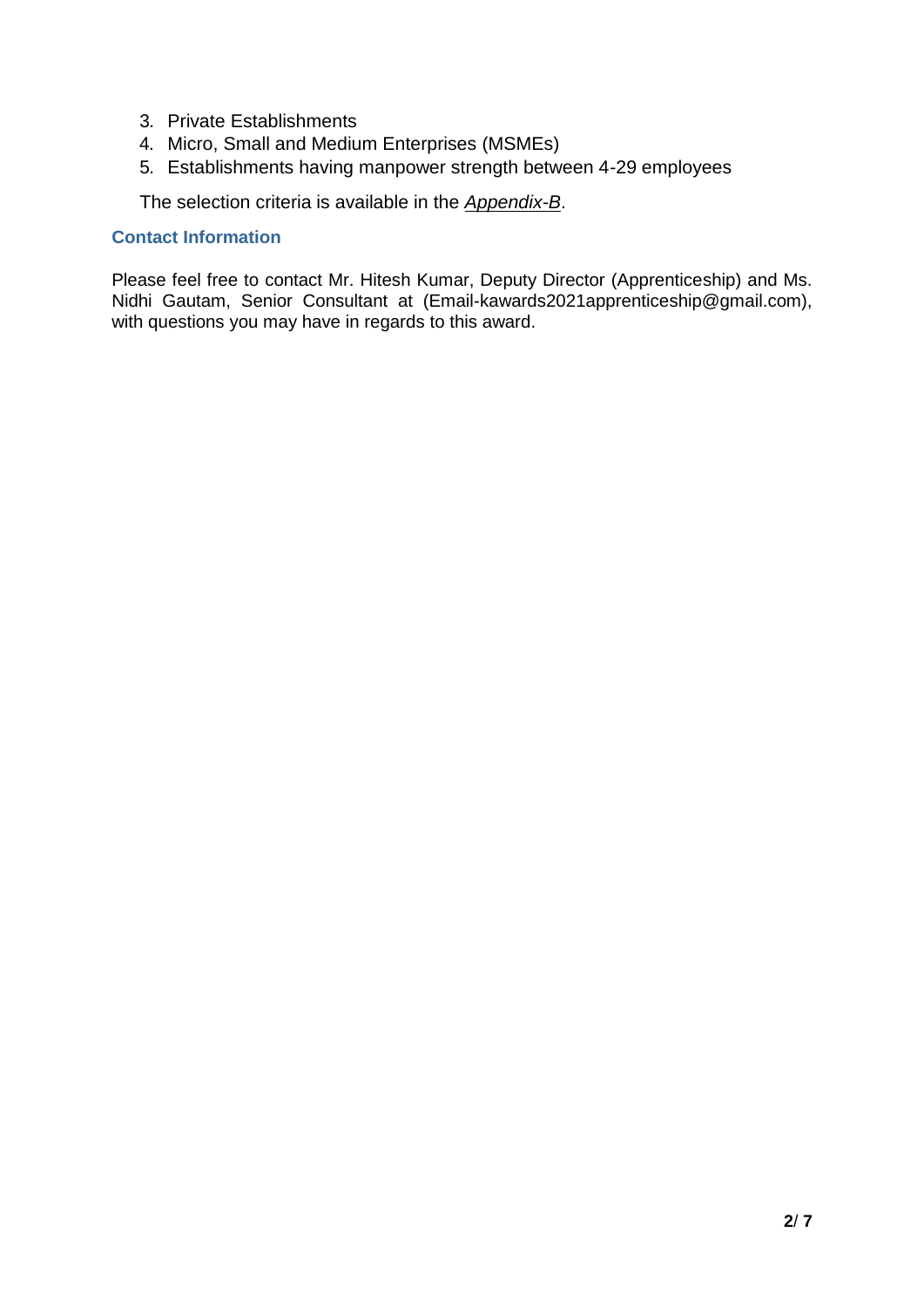## **Government of India Ministry of Skill Development and Entrepreneurship**

# APPLICATION FORM FOR KAUSHALACHARYA AWARDS (APPRENTICESHIP)

For the Year 2021

## **For engagement of apprentices in establishments under Apprentices Act, 1961**

| CATEGORY OF AWARDS | 1. Central Government & CPSUs<br>2. State Government & State PSUs<br>3. Private Establishments<br>4. Micro, Small and Medium Enterprises (MSMEs)<br>5. Establishments having manpower strength<br>between 4-29 employees |
|--------------------|--------------------------------------------------------------------------------------------------------------------------------------------------------------------------------------------------------------------------|
| No. of Awards      | 05                                                                                                                                                                                                                       |

| SI.No.         | <b>Details</b>                                                            | To be filled by the applicant<br>establishment |
|----------------|---------------------------------------------------------------------------|------------------------------------------------|
| 1              | Name of the establishment                                                 |                                                |
| $\overline{2}$ | Address of the establishment                                              |                                                |
| 3              |                                                                           |                                                |
|                | Apprenticeship portal<br>(apprenticeshipindia.org) registration<br>number |                                                |
| $\overline{4}$ | Category of application                                                   |                                                |
| a)             | <b>Central Government &amp; CPSUs</b>                                     |                                                |
| b)             | <b>State Government &amp; State PSUs</b>                                  |                                                |
| $\mathsf{c})$  | <b>Private Establishments</b>                                             |                                                |
| d)             | Micro, Small and Medium Enterprises<br>(MSMEs)                            |                                                |
| e)             | Establishments having manpower<br>strength between 4-29 employees         |                                                |
| 5              | Company PAN number                                                        |                                                |
| 6              | Company TAN number                                                        |                                                |
| $\overline{7}$ | Total manpower strength for the year<br>2021                              |                                                |
| 8              | Number of apprentices engaged during<br>2021.                             |                                                |
| a)             | Number of female apprentices engaged                                      |                                                |
| b)             | Number of ST apprentices engaged                                          |                                                |
| C)             | Number of SC apprentices engaged                                          |                                                |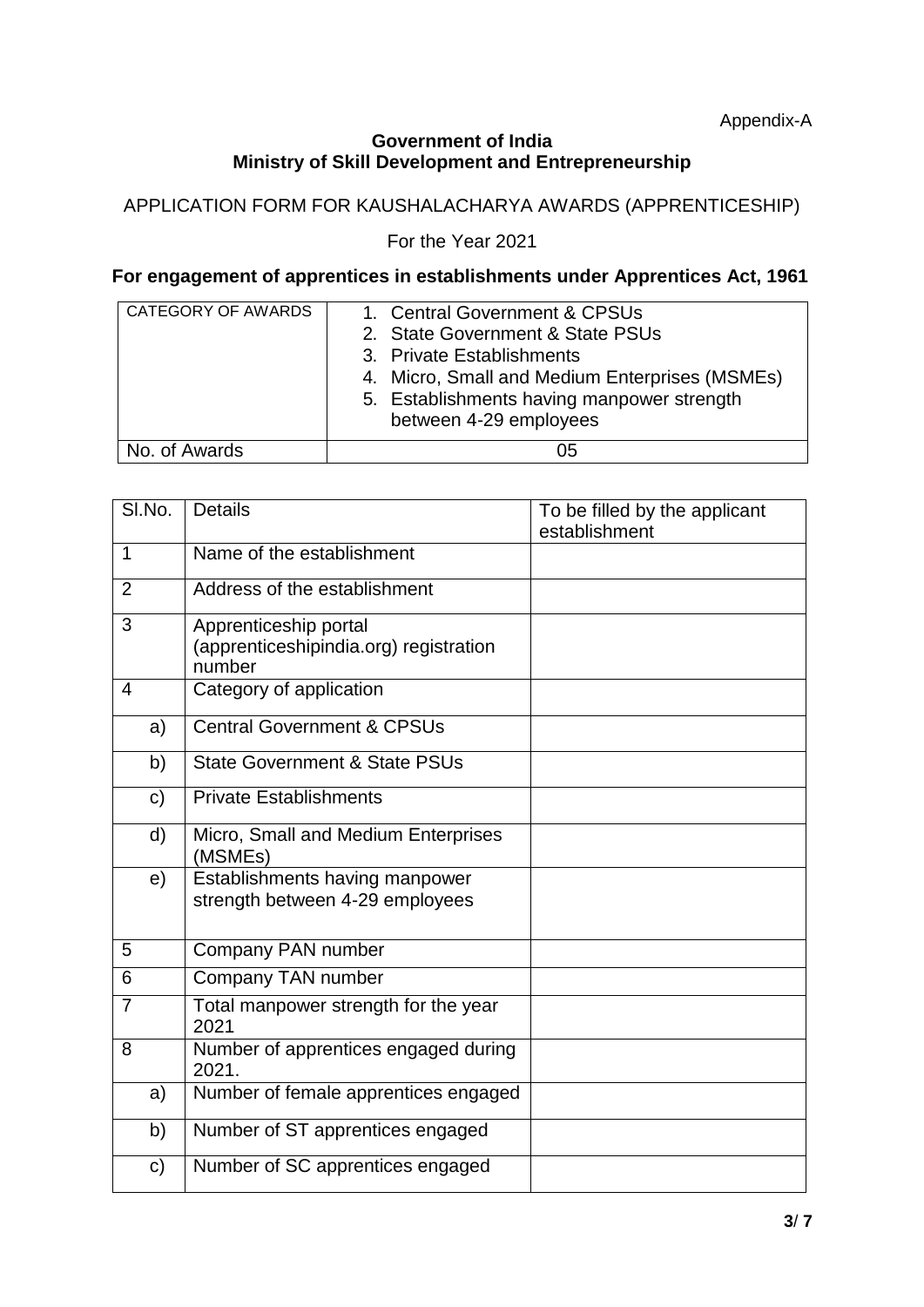| d)   Number of PWD apprentices engaged |  |
|----------------------------------------|--|
|                                        |  |

### **Note:**

Incomplete form will be rejected without any notice to the applicant.

The particulars furnished in the application and in the enclosed documents have been checked and verified

> Signature of the person in-charge Phone No. with STD Code

Mobile No…………………..

Email Id:…………………….

Appendix-B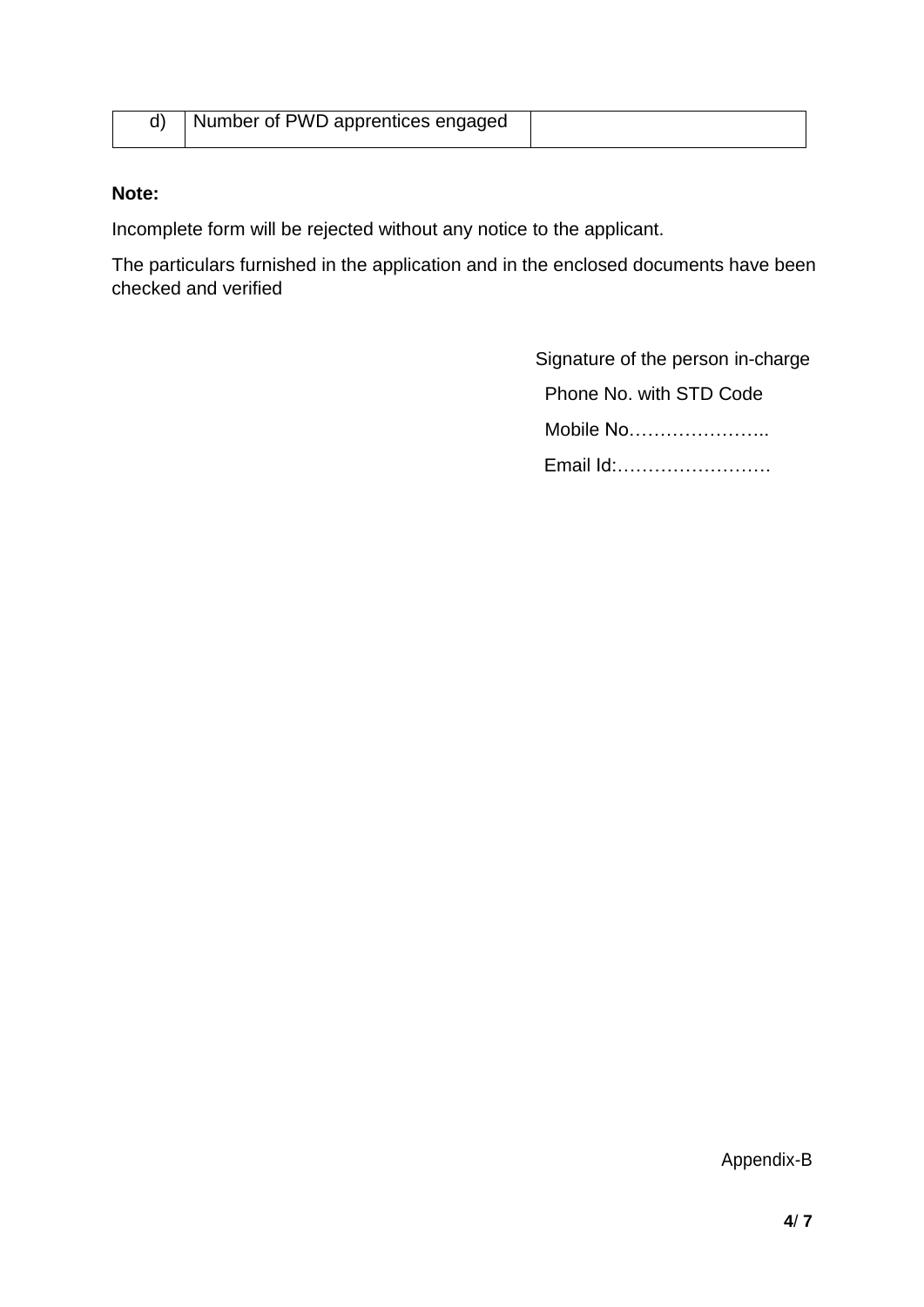## **Government of India Ministry of Skill Development and Entrepreneurship**

# SELECTION CRITERIA FOR KAUSHALACHARYA AWARDS

For the Year 2021

## **For engagement of apprentices in establishments under Apprentices Act, 1961**

| <b>CATEGORY OF AWARDS</b> | 1. Central Government & CPSUs<br>2. State Government & State PSUs<br>3. Private Establishments<br>4. Micro, Small and Medium Enterprises (MSMEs)<br>5. Establishments having manpower strength<br>between 4-29 employees |
|---------------------------|--------------------------------------------------------------------------------------------------------------------------------------------------------------------------------------------------------------------------|
| No. of Awards             | 05                                                                                                                                                                                                                       |

| SI.No.         | <b>Details</b>                                                            | <b>Proposed Marks</b> | Marks given to<br>applicant                                        |
|----------------|---------------------------------------------------------------------------|-----------------------|--------------------------------------------------------------------|
| 1              | Name of the establishment                                                 |                       |                                                                    |
| $\overline{2}$ | Address of the establishment                                              |                       |                                                                    |
| 3              | Apprenticeship portal<br>(apprenticeshipindia.org) registration<br>number |                       |                                                                    |
| $\overline{4}$ | Category of application                                                   |                       |                                                                    |
| f)             | <b>Central Government &amp; CPSUs</b>                                     |                       |                                                                    |
| g)             | <b>State Government &amp; State PSUs</b>                                  |                       |                                                                    |
| h)             | <b>Private Establishments</b>                                             |                       |                                                                    |
| i)             | Micro, Small and Medium Enterprises<br>(MSMEs)                            |                       |                                                                    |
| j)             | Establishments having manpower<br>strength between 4-29 employees         |                       |                                                                    |
| 5              | Company PAN number                                                        |                       |                                                                    |
| 6              | Company TAN number                                                        |                       |                                                                    |
| 7              | Total manpower strength for the year<br>2021                              |                       |                                                                    |
| 8              | Number of apprentices engaged during<br>2021.                             | Good:10               | 2.5%-5%<br>apprentices<br>engaged of total<br>manpower<br>strength |
|                |                                                                           | Very Good:15          | 5%-10%<br>apprentices                                              |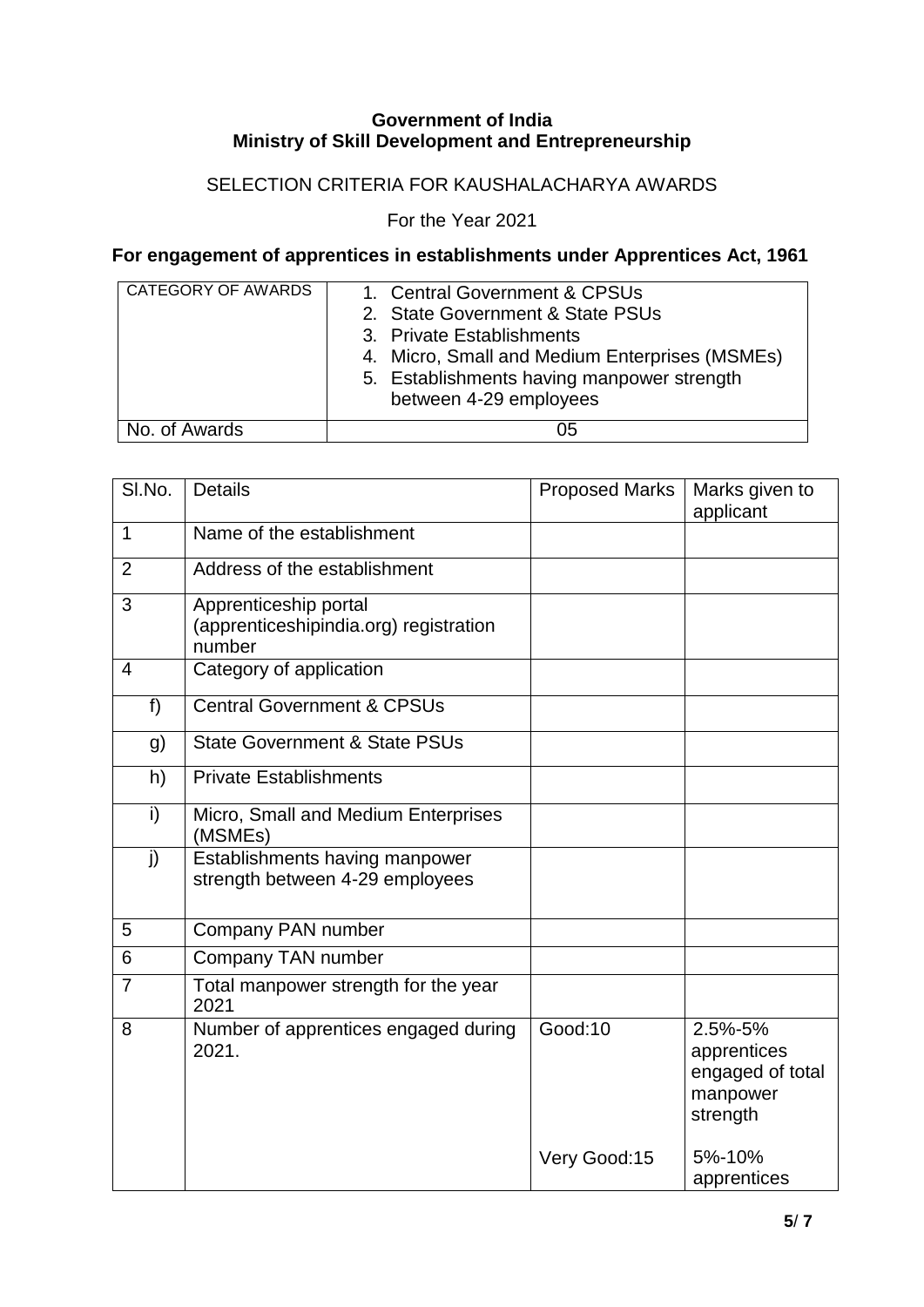|    |                                      | Outstanding:20 | engaged of total<br>manpower<br>strength<br>10%-15%<br>apprentices<br>engaged of total<br>manpower<br>strength |
|----|--------------------------------------|----------------|----------------------------------------------------------------------------------------------------------------|
| e) | Number of female apprentices engaged | Good:10        | Up to 10% of<br>total apprentices<br>engaged                                                                   |
|    |                                      | Very Good:15   | 10%-35% of<br>total apprentices<br>engaged                                                                     |
|    |                                      | Outstanding:20 | 35% of total<br>apprentices<br>engaged                                                                         |
| f) | Number of ST apprentices engaged     | <b>Good:10</b> | Up to 5% of<br>total apprentices<br>engaged                                                                    |
|    |                                      | Very Good:15   | 5-7.5% of total<br>apprentices<br>engaged                                                                      |
|    |                                      | Outstanding:20 | Above 7.5% of<br>total apprentices<br>engaged                                                                  |
| g) | Number of SC apprentices engaged     | Good:10        | Up to 10% of<br>total apprentices<br>engaged                                                                   |
|    |                                      | Very Good:15   | 10-15% of total<br>apprentices<br>engaged                                                                      |
|    |                                      | Outstanding:20 | Above 15% of<br>total apprentices<br>engaged                                                                   |
| h) | Number of PWD apprentices engaged    | <b>Good:10</b> | Up to 1% of<br>total apprentices<br>engaged                                                                    |
|    |                                      | Very Good:15   | 2-3% of total<br>apprentices<br>engaged                                                                        |